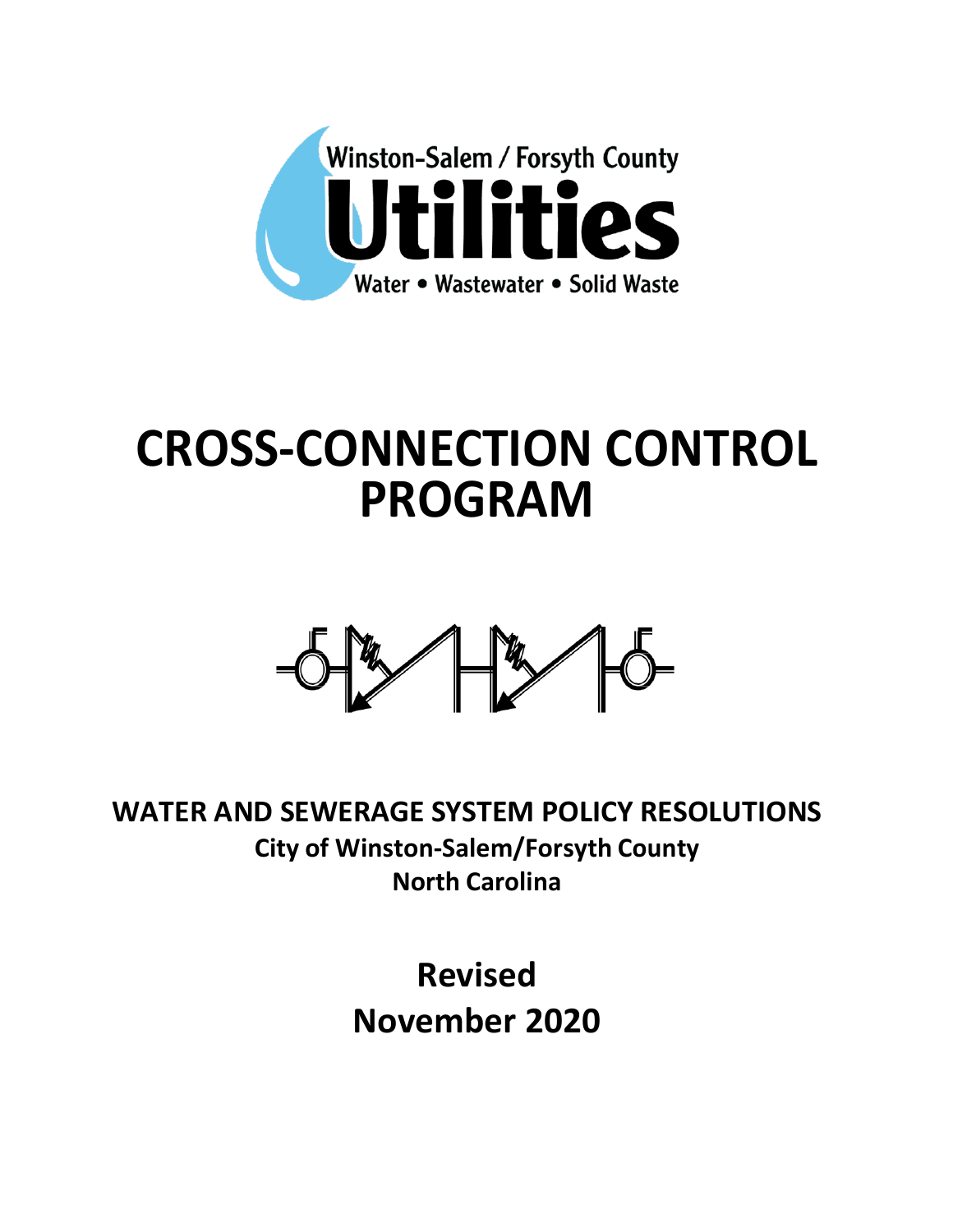*This publication shall supersede all previous publications, effective November 2020.*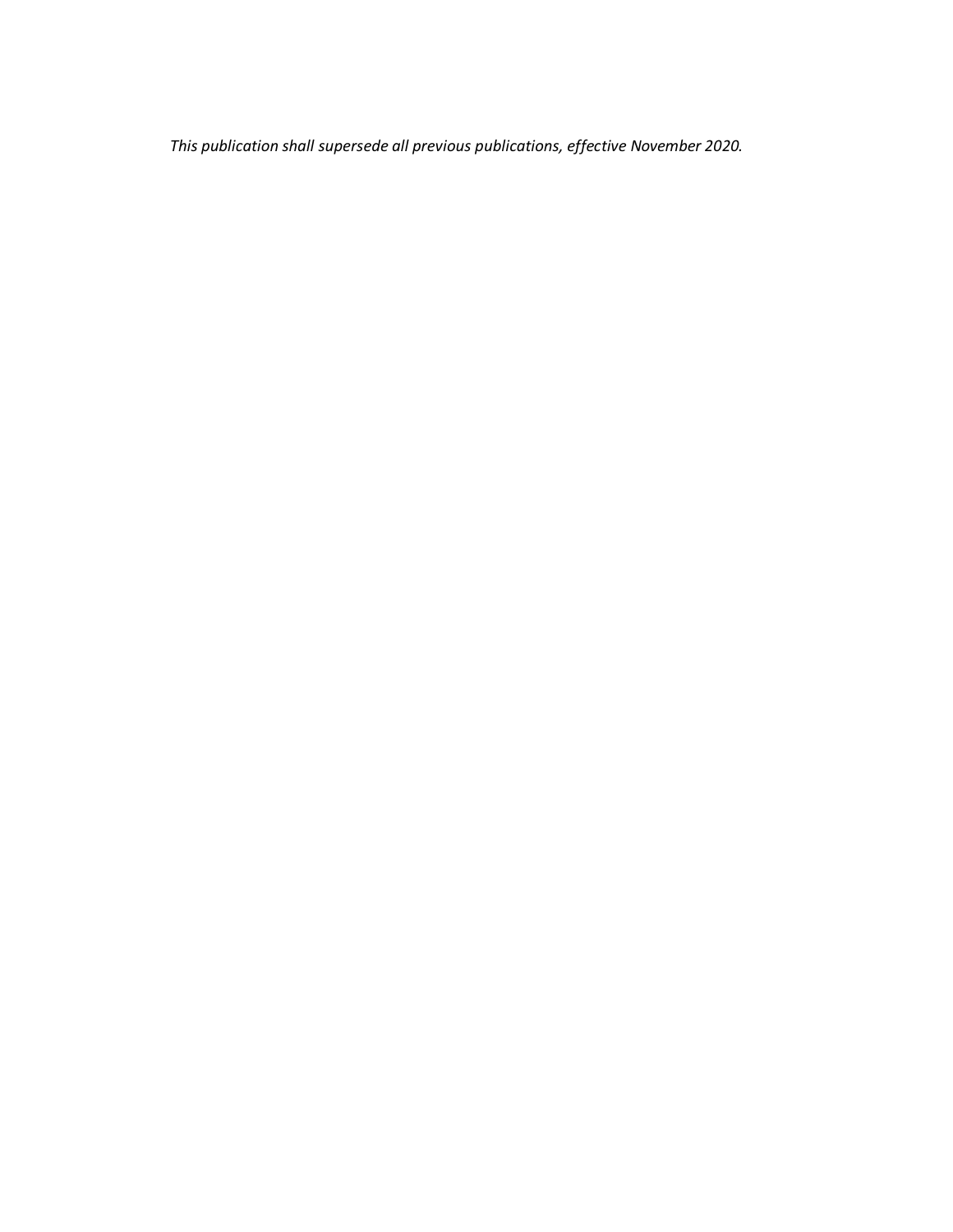#### **Part A – Water System Policy Resolution**

## **Sec. 17. – Opening fire hydrants for private use; application for permit; procedure for fire hydrant connection; special use tanks or tankers; penalty for violation.**

- (a) *Private use of water from fire hydrant prohibited.* It shall be unlawful for any person to use or connect to any fire hydrant for construction or other temporary, non-emergency use, unless authorized by the director with approval of application for a fire hydrant connection and water use permit.
- (b) *Application for permit.* Applicants requesting water service from a fire hydrant shall make application with the city at least five (5) business days prior to the first date of requested service and shall be required to:
	- (1) Complete and submit the fire hydrant connection and water use application with all required information and make a five hundred dollar (\$500.00) non-refundable application fee. Incomplete applications will not be approved for permit.
	- (2) A fifteen hundred dollar (\$1,500.00) deposit shall be required for each hydrant meter. The deposit will be applied to the cost of water consumption, potential damages to the hydrant and/or reduced pressure backflow hydrant meter assembly, and any additional costs incurred by the Department. Applicant shall pay for any damages to the hydrant and/or hydrant meter assembly in excess of the deposit amount.
	- (3) A seven hundred fifty dollar (\$750.00) flat bulk water fee will be charged for each tank or tanker permit.
	- (4) Fire hydrant meter permits are valid for six (6) months from date of issuance, after which the applicant will be required to reapply for a new permit.
	- (5) Permits issued for tanks or tankers shall be valid for up to twelve (12) months from issuance or until either the account is closed or a violation in connecting to a fire hydrant is identified. A permit placard will be issued for required display on the receiving vessel. Placards shall be updated and reissued each January 1st through January 31st. Permits issued mid-term of placard updates are valid only for the duration of the twelve (12) month permit term. The flat bulk water fee shall not be prorated for any partial permit term.
	- (6) Applicant must clearly demonstrate an engineering requirement for a higher volume of water than can be delivered through a temporary two (2) inches (or smaller) water service connection.
	- (7) The department reserves the right to deny any application for any fire hydrant connection; and at the applicant's expense, shall require installation of a temporary two (2) inches (or smaller) water service connection with an approved reduced pressure backflow preventer assembly.
	- (8) The department maintains a limited number of reduced pressure backflow hydrant meter assemblies. Lack of hydrant meter availability, or hydrant use access is cause to deny application for permit and may result in the refund of five hundred dollar (\$500.00) application fee.
	- (9) Application for permit to fill special use tanks or tankers (of any type) is required; special use tanks and tankers (of any type) shall only receive water from the public water supply as defined in subsection (d) of this section.
	- (10) Only one (1) fire hydrant will be authorized for use with any approved fire hydrant meter permit. Requests to use any one (1) or more fire hydrant other than originally authorized by the permit will require separate application for each of any subsequent fire hydrant requests, even if on the same job site; and require review and approval as prescribed herein.
- (c) *Procedure for fire hydrant connection.* The department, or duly authorized agent, shall be the only person to connect and disconnect a department owned reduced pressure backflow hydrant meter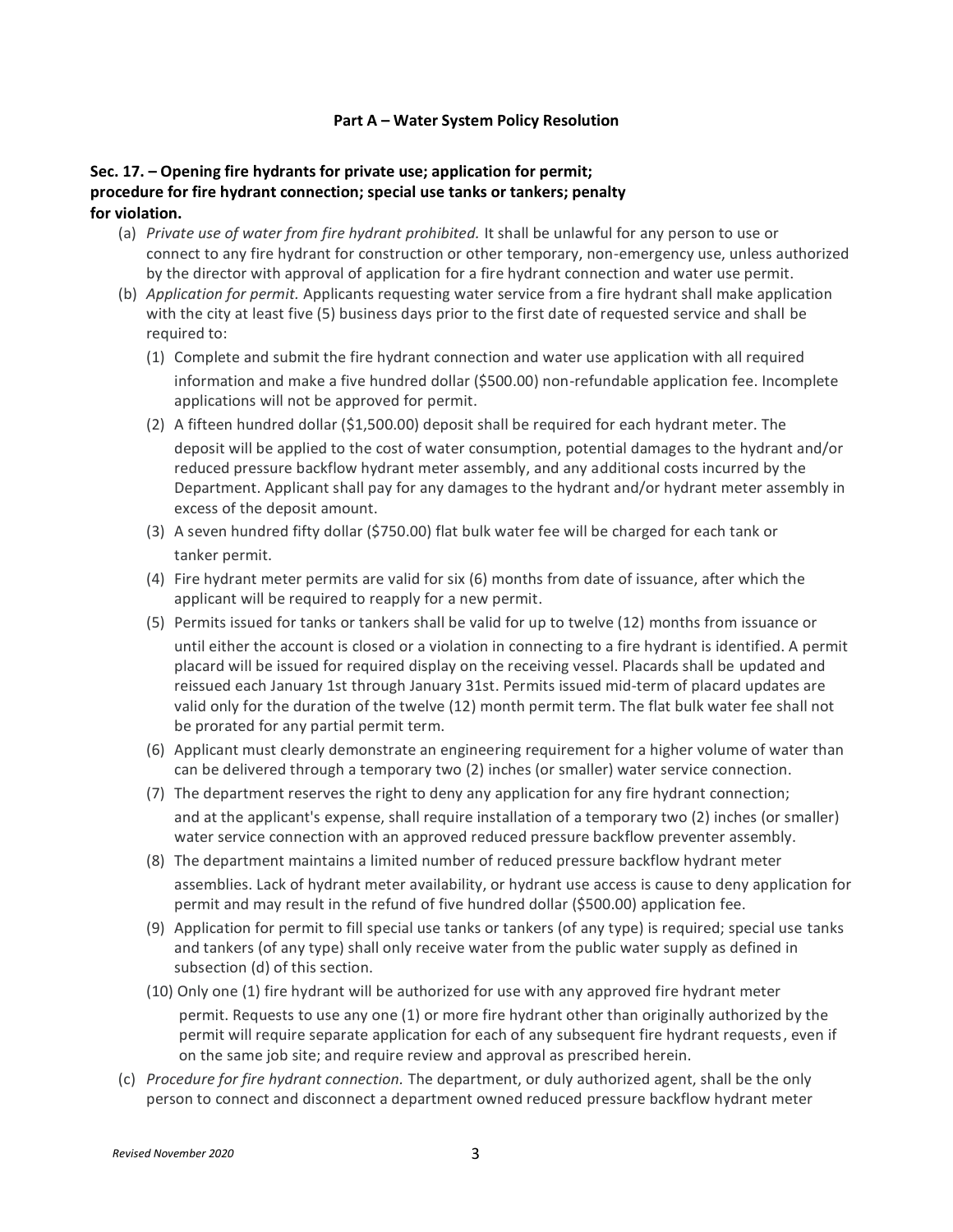assembly, and only for an approved permit to connect to, and draw water from, an authorized fire hydrant.

- (1) The department, or duly authorized agent, will coordinate with the applicant to provide, connect, and make ready for use a reduced pressure backflow hydrant meter assembly as soon as reasonably possible and only for use in ambient temperatures above freezing.
- (2) The applicant shall not operate any valve, test cock, or other component of the fire hydrant or the reduced pressure backflow hydrant meter assembly, with exception to the operator gate valve installed at the outlet end of the assembly.
- (3) The reduced pressure backflow hydrant meter assembly shall be equipped with a two and one-half-inch national thread fire hose connection at the outlet end of the operator gate valve; and the applicant shall be responsible for any additional adapters or special fittings necessary for connection to and compatibility with the assembly; and shall not remove or alter any component of the assembly including the gate valve or fire hose connection at the outlet end.
- (4) The applicant shall be responsible for operating the gate valve at the outlet end of the reduced pressure backflow hydrant meter assembly and is responsible for all water use or loss delivered through the assembly.
- (5) The department, or duly authorized agent, will shut down, disconnect, and remove from the premises the reduced pressure backflow hydrant meter assembly upon notification, or as soon after as reasonably possible, at such time the applicant no longer requires the hydrant meter service or upon expiration of the permit, whichever occurs first.
- (6) The applicant shall be responsible for the protection, care, and use of the fire hydrant and the installed reduced pressure backflow hydrant meter assembly throughout the permit term; and the department, or duly authorized agent, shall document any damages or deficiencies with the fire hydrant and/or reduced pressure backflow hydrant meter assembly during installation and removal of the hydrant service.
- (7) The applicant shall be responsible for all repair or replacement costs incurred by the department for damage to the fire hydrant and/or reduced pressure backflow hydrant meter assembly; and may be subject to other fines or penalties as defined in [Section 8](https://library.municode.com/nc/winston-salem/codes/water_and_sewer?nodeId=PTAWASYPORE_ARTIINGE_S8UNDEDAOBACAPWASY) of this policy.
- (8) The department, or duly authorized agent, shall be held harmless of any claim for damages resulting from delays in installation or removal of the reduced pressure backflow hydrant meter assembly; or any damages resulting from initial hydrant flushing; or any amount of discharge through the reduced pressure relief during installation, operation, or removal of the assembly; or any amount of water drained or otherwise used or lost through the assembly during installation, operation, or removal of same. Approval and issuance of the fire hydrant and water use permit are inclusive with, and contingent to, the following terms and conditions:
	- (i) The department, or duly authorized agent, shall be exempt from any legal liability for damages described herein.
	- (ii) The applicant agrees to make no claim against the department, or duly authorized agent, of any type, on behalf of themselves or any third-party so affected.
	- (iii) The applicant shall carry an obligation to defend against any claim of any type upon themselves or any claim of any type by any third-party.

As defined in subsection (a) of this section, no other connection (of any type), to any fire hydrant, shall be permitted under any circumstance. All unauthorized connections are subject to penalty as defined in subsection (e) of this section.

(d) *Special use tanks or tankers.* It shall be unlawful for any person to connect in any manner, any tank or tanker (of any type) to any fire hydrant without a properly issued Tanker permit or a Winston Salem/Forsyth County Utilities Reduced Pressure Hydrant Meter Assembly.

*Revised November 2020* 4 (1) Any tank or tanker (of any type) shall only receive water from the public water supply with a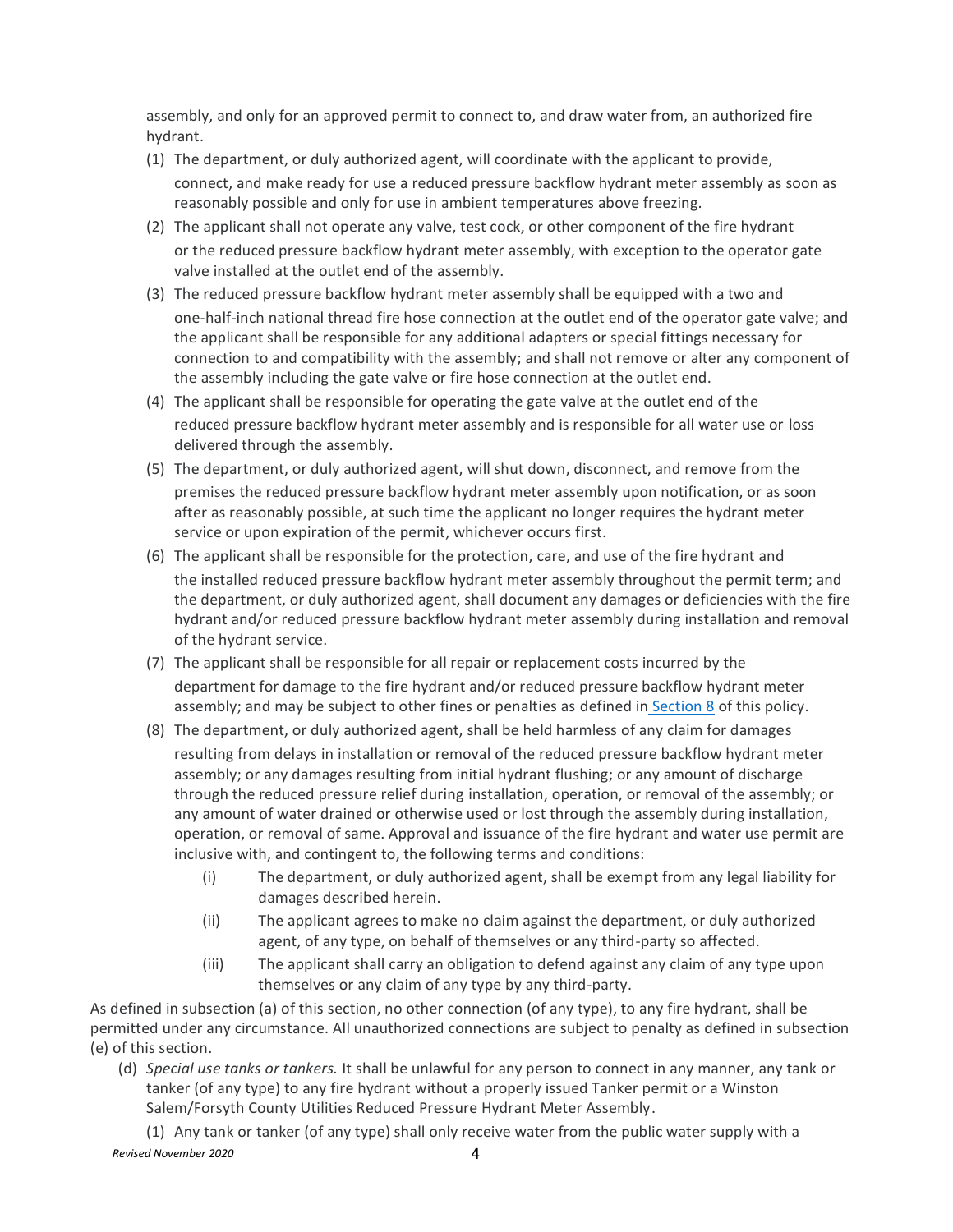properly sized and installed air gap situated at the top of the receiving vessel, or through a Winston Salem/Forsyth County Utilities Reduced Pressure hydrant Meter Assembly.

- (2) Permits issued for tanks or tankers shall be valid for up to twelve (12) months from issuance; or until either the account is closed or a violation in connecting to a fire hydrant is identified.
- (3) Permit placards will be issued, which are required to be visibly displayed on the receiving vessel.
- (4) Placards shall be updated and reissued each January  $1<sup>st</sup>$  through January 31st.
- (5) Permits issued mid-term of placard updates are valid only for the duration of any twelve (12) month permit term.
- (6) The volume of water received to fill any tank or tanker (of any type) shall be billed to an established water account, at a seven hundred fifty dollar (\$750.00) flat bulk water fee per each permit term; and shall not be prorated for any partially permitted term.
- (7) All unauthorized connections (of any type) are subject to penalty as defined in subsection (e) of this section.
- (e) *Penalty for violation of section.* Any person connecting to, or using water from, a fire hydrant that is in violation of this section shall be guilty of a misdemeanor, and, in addition to any penalties provided for herein, subject to fine and imprisonment as provided by law. Additionally, any person connecting to or withdrawing water from a fire hydrant in any manner, without first obtaining the proper permit, shall be subject to a fee of five-hundred dollars (\$500.00) per day, per hydrant connection (of any type), said fee to be in the nature of a civil penalty under the provisions of General Statutes, Section 160A-175(c).

#### **Sec. 52. - Connections for fire sprinkler and in-ground irrigation systems.**

- (a) All connections for fire sprinkler systems with any size booster pump, any type of chemical additive, or any number of private fire hydrants and all in-ground irrigation systems which are now or hereafter connected with the water system, shall be made with a reduced pressure detector assembly backflow preventer, in accordance with the requirements of 15A NCAC 18C .0406(b) Cross-Connections. All connections for fire sprinkler systems without any booster pumps, chemical additives, or private fire hydrants shall be made with either a double check detector assembly or reduced pressure detector assembly.
- (b) All new connections for in-ground irrigation systems which are connected after June 30, 2009 with the water system, shall be made to an individual meter for this service alone, in accordance with requirements outlined in N.C.G.S. Chapter 143-355.4 labeled "Water System Efficiency."
- (c) Any connections which do not comply with the aforesaid requirements shall immediately be made to conform thereto.
- (d) No water passing through the connection made for providing service to operate the fire sprinkler system or in-ground irrigation system shall be used for any purpose other than to operate the fire sprinkler system or in-ground irrigation system.
- (e) In any event of the failure of any person to comply with any of the provisions of this section, the city, after complying with Section 16 of this resolution, shall disconnect the premises of such person from the water system.

#### **Sec. 53. - Cross-connection, backflow and back-siphonage control.**

- (a) *Intent, purpose and control.*
	- (1) It is the intent of this section to recognize that there are varying degrees of hazard to potable water within the water main and water supply systems. It is also the intent to apply the principle that the degree of protection shall be commensurate with the degree of hazard.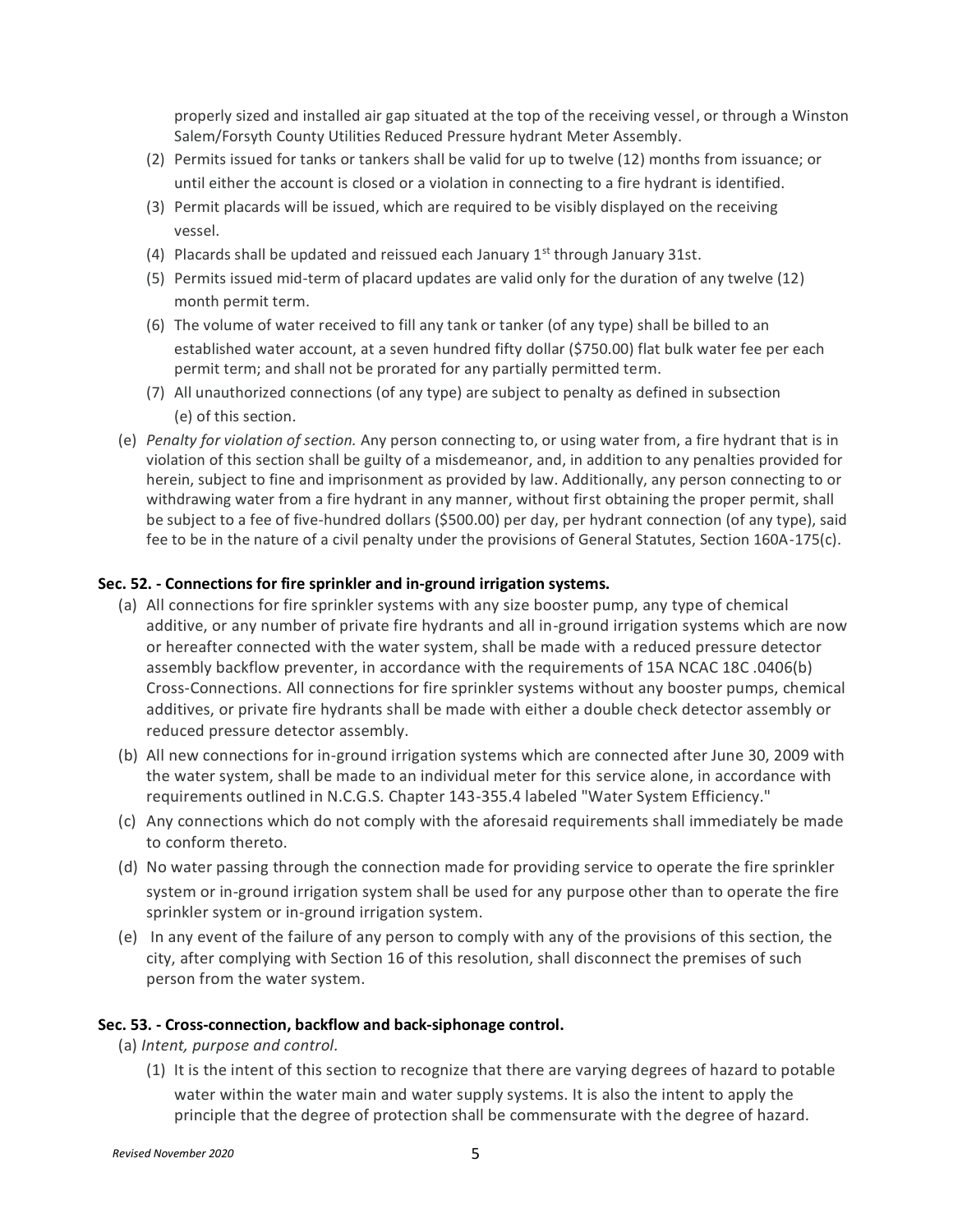- (2) The purpose of this section is:
	- a. To protect the department's public potable water supply against any actual or potential cross-connections, backflow and back-siphonage by containment, of the premises or private property, all contamination (high-health hazard) or pollution (low-health hazard) that has occurred or may occur on the premises or private property.
	- b. To eliminate cross-connections, backflow and back-siphonage or any other source of water or process water used for any purpose whatsoever which may jeopardize the safety of the department's public potable water supply.
	- c. To establish a cross-connection, backflow and back-siphonage control program.
- (3) Cross connections, backflow and back-siphonage control require cooperation between the department and the consumer. The responsibilities and duties of each shall be as set forth in this section and other applicable regulations.
- (b) *Responsibilities; enforcement.*
	- (1) The department is responsible for the prevention of contamination and pollution of the public water system. Such responsibility begins at the point of origin of the public water supply and includes all of the public water distribution system, and ends at the service connection to the consumer's water system. When it is determined that a backflow prevention device is required for the protection of the department's public water system, the department shall require the consumer, at the consumer's expense, to install an approved backflow prevention device at each service connection. Water service shall be withheld until installation is approved and finalized. A forty dollar (\$40.00) fee may be imposed for inspection trips in excess of two (2) per device.
	- (2) The consumer has the prime responsibility of preventing contaminants and pollutants from entering the consumer's potable water system or the public water system at the consumer's service connection. The consumer, at the consumer's own expense, shall install, operate, test, repair and maintain approved backflow prevention device(s) at the service connection(s) as directed by the department.
	- (3) Enforcement of this section shall be administered by the director utilizing the staff of the department, or duly authorized agents, and the cooperation of the environmental health division of the Forsyth County Health Department and any public safety agency such as law enforcement or fire department officials.
	- (4) The department reserves the right to interrupt service for tests, maintenance, and repairs. The department shall schedule any interruption of service with the consumer, except in cases of emergency. In these cases, the consumer shall be notified immediately of the emergency situation and the intended interruption of service.
- (c) *Definitions.*
	- (1) *Air-gap separation* means the unobstructed vertical distance through the free atmosphere between the lowest opening from any pipe or faucet supplying water to a tank, plumbing fixture or other device and the flood level rim of the receptacle. An "approved air-gap separation" shall be at least twice the effective inside diameter of the supply pipe measured vertically above the top rim of the receiving vessel. In no case shall the air gap be less than one (1) inch.
	- (2) *Approved.* The term "approved" as used herein in reference to a water supply system or backflow prevention device (or method) shall mean one that has been approved by the commission.
	- (3) *Backflow* means the undesired reversal of flow of a liquid, gas, or other substance in a potable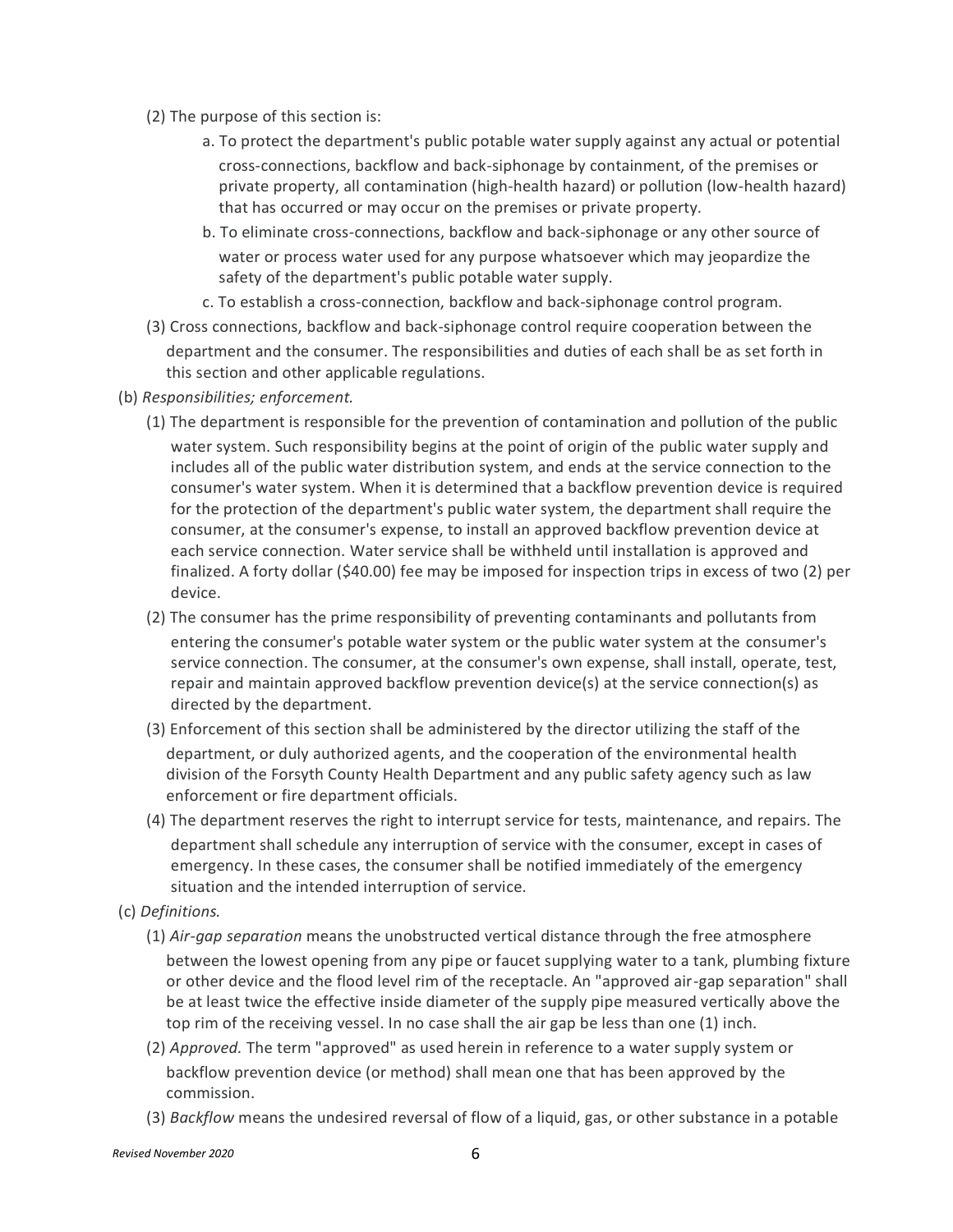water distribution piping system as a result of a cross-connection.

- (4) *Backflow prevention device, type* means any effective device, method or construction used to prevent backflow into a potable water system. An approved backflow prevention assembly is a backflow prevention device which has been designed and constructed by the manufacturer as a complete assembly with no field modifications and consists of internally loaded, independently operating check valves located between fully ported, tightly closing, resilient seated shutoff valves, and resilient-seated test cocks. The type of device used shall be based on the degree of hazard either existing or potential.
- (5) *Back-pressure backflow* means backflow caused by a pump, elevated tank, boiler or other means that could create pressure within the system greater than the supply pressure.
- (6) *Back-siphonage backflow* is a reversal of the normal direction of flow in the pipeline due to a negative pressure (vacuum) being created in the supply line with the backflow source subject to atmospheric pressure.
- (7) *Certified tester* means a person who has proven his/her competency to test, repair, overhaul and prepare reports on cross-connection control devices as evidenced by certification of successful completion of a training program approved by the director.
- (8) *Consumer* means any person, firm or corporation using or receiving water from the department's water system.
- (9) *Contamination* shall mean an impairment of the quality of the water by sewerage or industrial fluids or waste to a degree which creates a high-health hazard to the public health through poisoning or through the spread of disease.
- (10) *Cross-connection* means any actual or potential connection or structural arrangement between a public or a consumer's potable water system and any other source or system through which it is possible to introduce into any part of the potable water system any used water, industrial fluid, gas or substance other than the intended potable water with which the system is supplied. Bypass arrangements, jumper connections, removable sections, swivel or changeover devices and other temporary or permanent devices through which or because of which backflow can or may occur are considered to be cross-connections.
	- a. Any physical connection between a potable water supply system and any other piping system, sewer fixture, container, or device, whereby water or other liquids, mixtures, or substances may flow into or enter the potable water supply system;
	- b. Any potable water supply outlet which is submerged or is designed or intended to be submerged in non-potable water or in any source of contamination; or
	- c. An air gap, providing a space between the potable water pipe outlet and the flood level rim of a receiving vessel of less than required in subsection  $(c)(1)$  of this section.
- (11) *Cross-connection, point of* means the specific point or location in a public or consumer's potable water system where a cross-connection exists.
- (12) *Double-check assembly (DCA)* means an assembly composed of two (2) single, independently acting, approved check valves, including tightly closing shutoff valves located at each end of the assembly and fitted with properly located test cocks.
- (13) *Hazard, degree of.* The term "degree of hazard" shall be derived from the evaluation of a health, system, plumbing or pollutional hazard.
- (14) *Hazard, health* means an actual or potential threat of contamination or pollution of a physical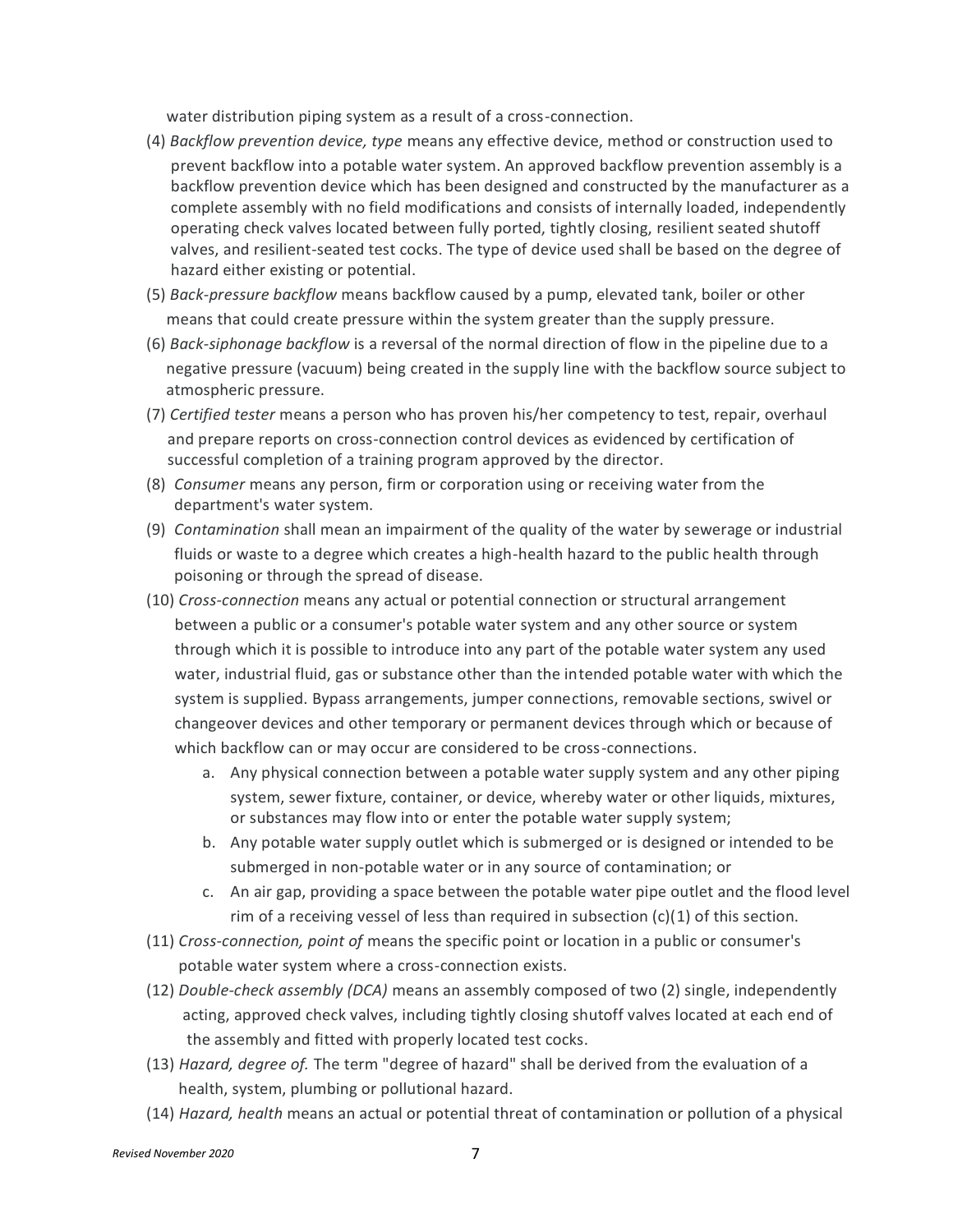or toxic nature to the public potable water system or the consumer's potable water system to such a degree or intensity that there would be a danger to public health.

- (15) *Hazard, plumbing* means a plumbing-type cross-connection in a consumer's potable water system that has not been properly protected by a vacuum breaker, air-gap separation or other device. Unprotected plumbing-type cross-connections are considered to be a health hazard. They include, but are not limited to, cross-connections to toilets, sinks, lavatories, wash trays, domestic washing machines, fire sprinklers and lawn sprinkling systems. Plumbing-type cross connections can be located in many types of structure, including homes, apartment houses, hotels and commercial and industrial establishments.
- (16) *Hazard, pollution or low-health* means an actual or potential threat to the physical properties of the water system or the potability of the public or the consumer's potable water system but which would not constitute a health or system hazard, as defined. The maximum degree or intensity of pollution to which the potable water system could be degraded under this definition would cause a nuisance or be aesthetically objectionable or could cause minor damage to the system or its appurtenances.
- (17) *Hazard, system or high-health* means an actual or potential threat of severe danger to the physical properties of the public or the consumer's potable water system or of a pollution or contamination which would have a protracted effect on the quality of the potable water in the system to cause illness, death, spread disease, or be a danger to the public health if introduced into the potable water supply.
- (18) *Industrial fluids* means any fluid or solution which may be chemically, biologically or otherwise contaminated or polluted in a form or concentration such as would constitute a health, system, pollutional or plumbing hazard if introduced into an approved supply. This may include, but not be limited to, polluted or contaminated used waters; all types of processed waters and "used waters" originating from the public potable water system which may deteriorate in sanitary quality; chemicals in fluid form; plating acids and alkalies; circulating cooling waters connected to an open cooling tower and/or cooling waters that are chemically or biologically treated or stabilized with toxic substances; contaminated natural waters such as from wells, springs, streams, rivers, irrigation canals or systems, etc.; oils, gases, glycerine, paraffin, caustic and acid solutions and other liquid and gaseous fluids used in industrial or other processes or for firefighting purposes.
- (19) *Industrial piping system, consumer's* means any system used by the consumer for transmission of or to confine or store any fluid, solid or gaseous substance other than an approved water supply. Such a system would include all pipes, conduits, tanks, receptacles, fixtures, equipment and appurtenances used to produce, convey or store substances which are or may be polluted or contaminated.
- (20) *Pollution* means an impairment of the quality of the water to a degree which does not create an actual hazard to the public health but which does adversely and unreasonably affect such waters for domestic use.
- (21) *Reduced-pressure assembly (RPA)* means an assembly composed of two (2) single,

independently acting, approved check valves with an automatically operating pressure differential relief valve located between the two (2) check valves. In case of leakage of either check valve, the differential relief valve, by discharging to the atmosphere, shall operate to maintain the pressure between the checks less than the supply pressure. The assembly shall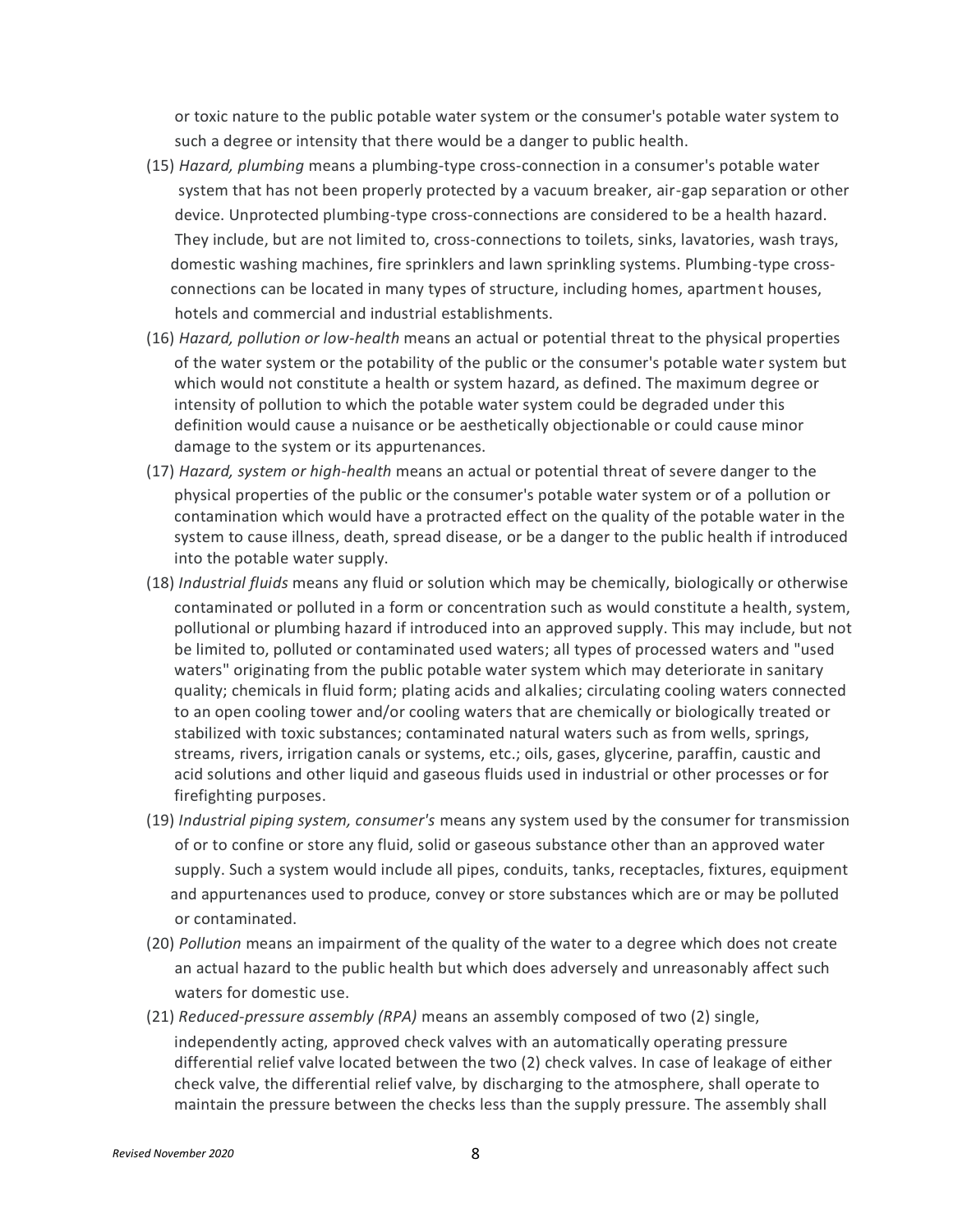include tightly closing shutoff valves located at each end of the device and shall be fitted with properly located test cocks.

(22) *Service connection* means the terminal end of a service connection from the public potable

water system, i.e., where the department loses jurisdiction and sanitary control over the water at its point of delivery to the consumer's water. If a meter is installed at the end of the service connection, then the service connection shall mean the downstream end of the meter. There should be no unprotected takeoffs from the service line ahead of any meter or backflow prevention device located at the point of delivery to the consumer's water system.

- (23) *Water, potable* means water from any source which has been investigated by the health agency having jurisdiction, and which has been approved for human consumption.
- (24) *Water supply, auxiliary* means any water supply on or available to the premises other than the department's approved public potable water supply. These auxiliary waters may include water from another purveyor's public potable water supply or any natural source such as a well, spring, river, stream, etc., or used waters or industrial fluids. They may be polluted or contaminated or they may be objectional and constitute an unacceptable water source over which the commission does not have sanitary control.
- (25) *Water system, consumer's* includes any water system located on the consumer's premises, whether supplied by a public potable water system or an auxiliary water supply. The system or systems may be either a potable water system or an industrial piping system.
- (26) *Water system, consumer's potable* means that portion of the privately owned potable water system lying between the service connection and the point of use. This system will include all pipes, conduits, tanks, receptacles, fixtures, equipment and appurtenances used to produce, convey, store or use potable water.
- (27) *Water system, public potable* means any publicly or privately owned water system operated as a public utility under a valid health permit to supply water for domestic purposes. This system will include all sources, facilities and appurtenances, between the source and the service connection such as valves, pumps, pipes, conduits, tanks, receptacles, fixtures, equipment and appurtenances used to produce, convey, treat or store potable water for public consumption or use.
- (28) *Water, used* means any water supplied by a water purveyor from a public potable water system to a consumer's water system after it has passed through the service connection and is no longer under the control of the water purveyor.
- (d) *Regulations.*
	- (1) No water service connections to any premises shall be installed or maintained unless the potable water and water supply are protected against actual or potential contamination or pollution in the manner required.
	- (2) In the event of contamination or pollution of a potable water system, the consumer shall notify the commission immediately in order that appropriate measures may be taken to overcome the contamination or pollution.
	- (3) The director or authorized representative shall have the right to enter any building, structure or premises to perform an inspection or investigation where cross-connection, backflow and back-siphonage are deemed possible.
	- (4) Nothing herein shall relieve the consumer of the responsibility for conduction or causing to be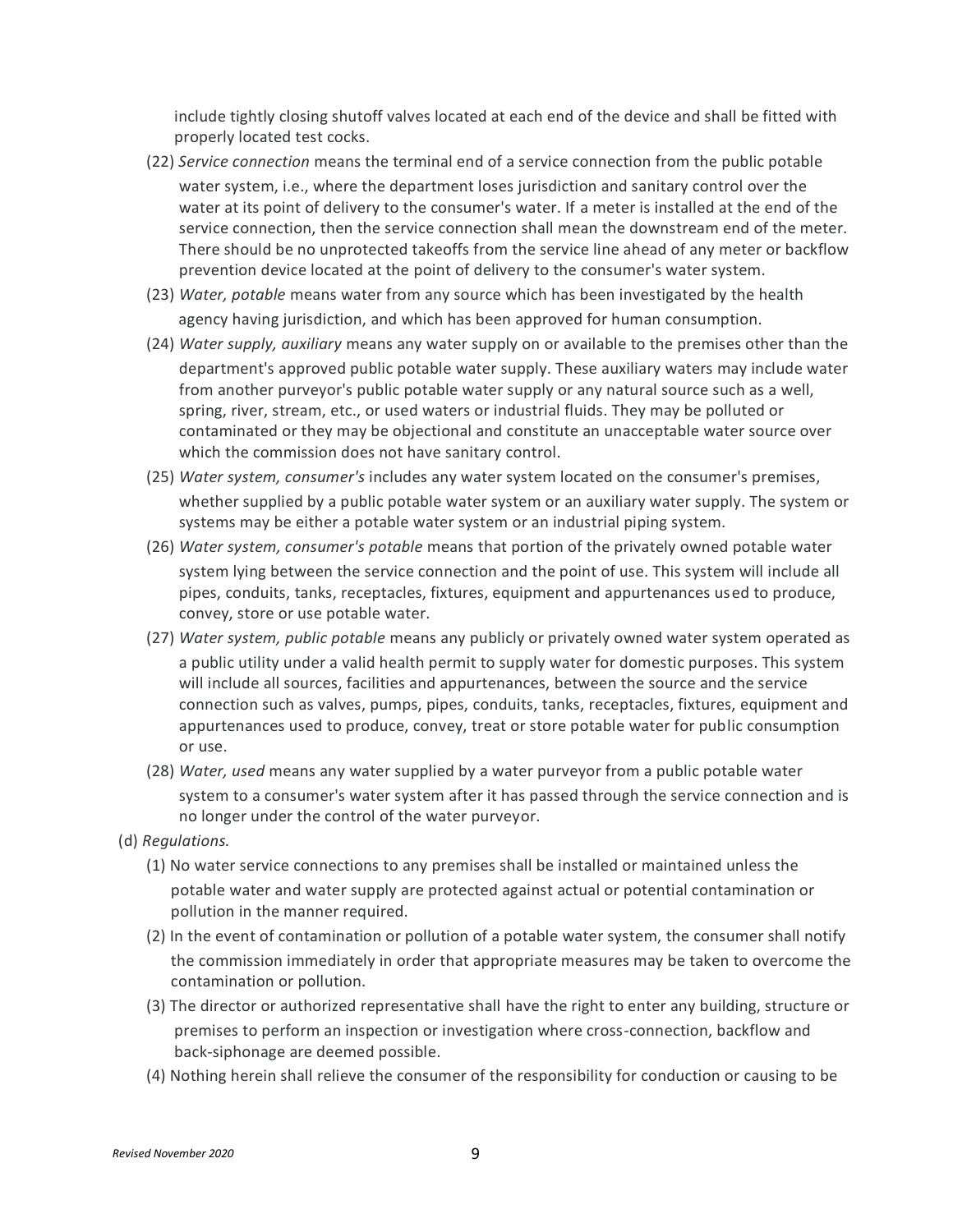conducted periodic surveys of water use practices on the consumer's premises to determine whether there are actual or potential cross-connections in the consumer's water system through which contaminants or pollutants could flow back into the public water system.

- (5) On request, the consumer shall furnish to the department any pertinent information regarding the water supply system on such property where cross-connection, backflow and backsiphonage are deemed possible.
- (6) Water service may be discontinued after reasonable notice to the consumer if a violation of this section exists on the premises, and such other precautionary measures may be taken as are deemed necessary to eliminate any hazard to the potable water system. Water service shall not be restored until the hazard has been eliminated in compliance with the provisions of this section.
- (7) Installation of all cross-connection, backflow and back-siphonage control devices shall be made by a North Carolina licensed plumbing or utility contractor, as determined by application and approved by the department.
- (8) All cross-connection, backflow and back-siphonage control devices shall meet the testing requirements of the University of Southern California Foundation for Cross-Connection Control and Hydraulic Research Testable backflow prevention assemblies shall meet American Society of Sanitary Engineering (ASSE) standards and carry an ASSE seal, be on the University of Southern California approval list for testable backflow prevention assemblies, or be on the North Carolina State Plumbing Code approval list for approved testable backflow prevention assemblies.
- (9) All cross-connection, backflow and back-siphonage control devices, both existing and new, and all parts thereof shall be maintained in a safe condition and in good working order. The consumer shall be responsible for the maintenance of all backflow prevention devices downstream from the service connection on the private water system. All backflow prevention devices shall be tested upon installation, replacement, and annually, or more often in those instances where inspections by the department indicate a need. All rubber goods shall be replaced after a failing test occurs, or more often if needed. All testing, maintenance and repairs shall be made by a certified tester approved by the department, at the expense of the consumer.
- (10) All cross-connection, backflow and back-siphonage control devices shall be in accordance with 15A NCAC 18C .0406 (b)(4). The following installation requirements shall be met, where applicable.
	- a. Backflow prevention assemblies shall be installed in accordance with manufacturer recommendations and specifications and shall be free from any field modifications.
	- b. Backflow prevention assemblies shall be accessible for regular testing, maintenance, and inspection; and include all necessary test cocks and drains for testing.
	- c. Bypass lines parallel to a backflow prevention assembly shall have an approved backflow prevention assembly installed that is equal to that on the main line.
	- d. Reduced pressure principle assemblies shall be installed above ground or below ground in a vault or pit with positive gravity drainage to atmosphere employing a drain of sufficient size to handle full discharge with 12-inch minimum clearance from vault walls and floor.
	- e. Double check valve assemblies may be installed either vertically or horizontal and above ground or below ground in a vault or pit with positive gravity drainage to atmosphere.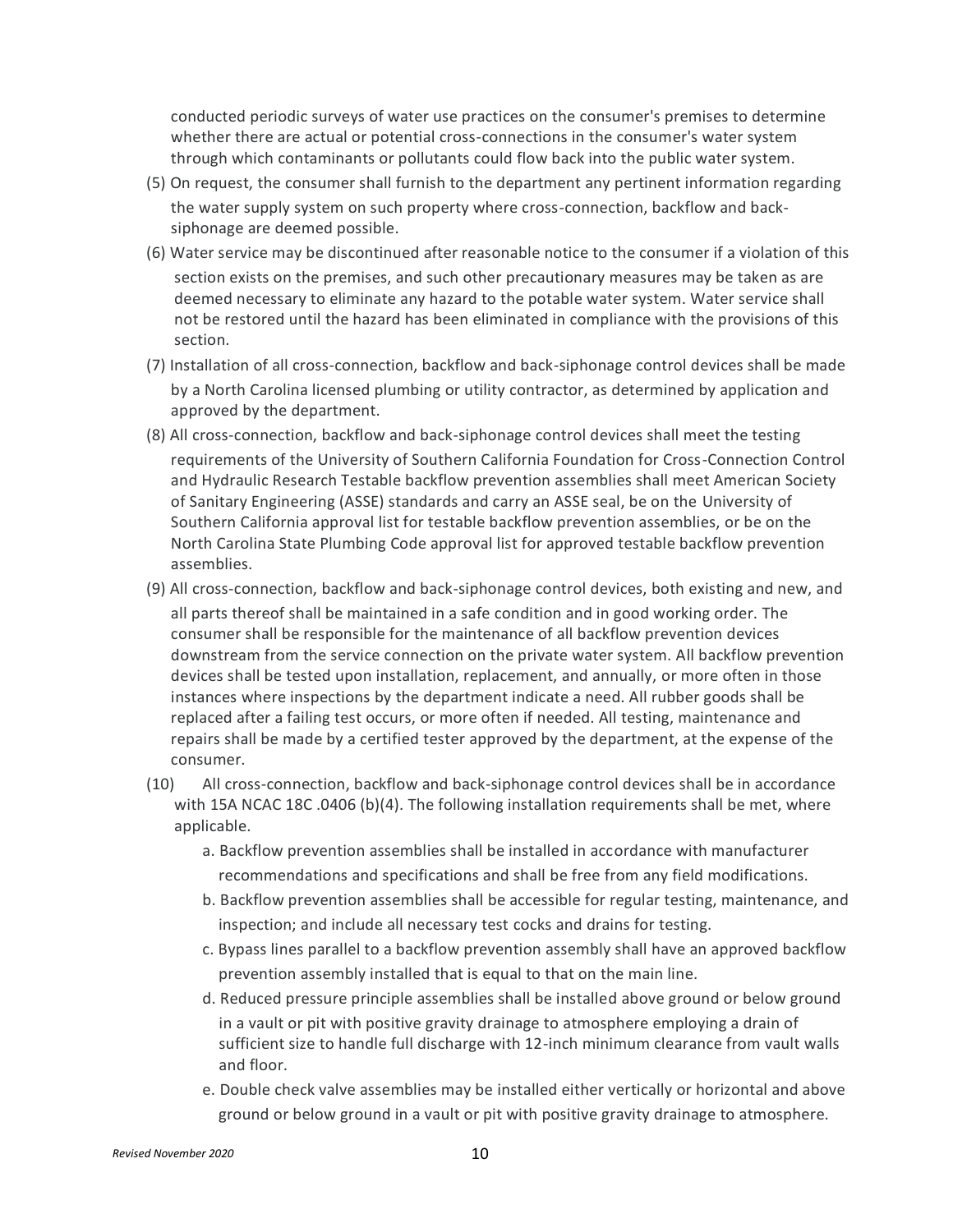- f. Pressure vacuum breaker assemblies shall be installed only where there is no means or potential means of back-pressure and shall not be installed less than twelve (12) inches above the highest valve, water outlet, or water level.
- (e) *Connections requiring installation of a testable backflow prevention assembly.*
	- (1) All water connections to the department's public water system are subject to approval by the director, or authorized representative, and shall not be made without an initial cross-connection survey and shall not be released for use prior to inspection and approval of any construction or installation, to include required backflow prevention.
		- a. All water systems that are subject to backflow from either back-pressure or backsiphonage, which have been determined by the department to have the potential of a low-health hazard pollution or a high-health hazard contamination, shall be required to install an approved backflow device commensurate with the degree of hazard at the closest possible point to the metered or unmetered service connection; and shall be prohibited to have any unprotected branch lines or other cross-connection between the public water supply and backflow device.
		- b. All commercial or industrial businesses, facilities, or structure of any type, where the consumer's water system is subject to only the potential of a low-health hazard pollution, shall be required to install a double check assembly (DCA) backflow device.
		- c. All commercial or industrial businesses, facilities, or structure of any type, where the consumer's water system is subject to the potential of a high-health hazard contamination, shall be required to install a reduced pressure assembly (RPA) backflow device.
		- d. All multi-family residential water systems that serve more than one (1) dwelling, where the consumer's water system is subject to only the potential of a low-health hazard pollution, shall be required to install a double check assembly (DCA) backflow device.
		- e. All water systems that are directly connected to a public or private swimming pool, shall be required to install a reduced pressure assembly (RPA) backflow device.
		- f. All water systems that are directly connected to any farm processes, water troughs, or other use not intended for human consumption, shall be required to install a reduced pressure assembly (RPA) backflow device.
		- g. All in-ground irrigation systems shall be required to install a reduced pressure assembly (RPA) backflow device.
		- h. All fire sprinkler systems that are subject to only the potential of a low-health hazard pollution, shall be required to install a double check detector assembly (DCDA) backflow device.
		- i. All fire sprinkler systems that are subject to the potential of a high-health hazard contamination or that are connected to one (1) of more private fire hydrant shall be required to install a reduced pressure detector assembly (RPDA) backflow device.
		- j. All water systems that are connected to one (1) or more private fire hydrant shall be required to install a reduced pressure assembly (RPA) backflow device if the service is metered or a reduced pressure detector assembly (RPDA) backflow device if the service is unmetered.

(2) *It shall be unlawful to open, connect to, or otherwise use any public or private fire hydrant for any reason, except as provided for in the Water and Sewerage System Policy, Section 17, Opening*